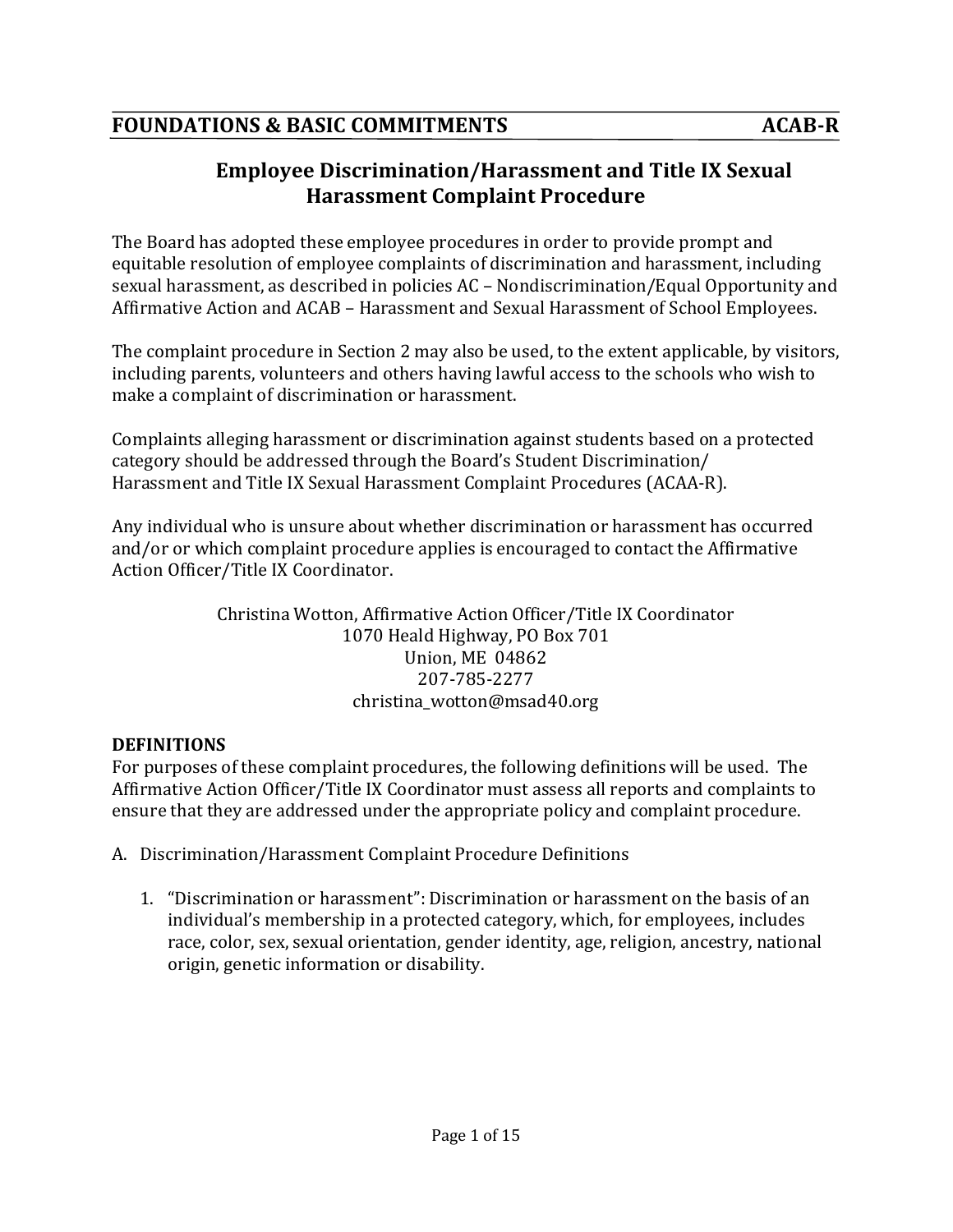## **FOUNDATIONS & BASIC COMMITMENTS** ACAB-R

- 2. "Discrimination": Treating individuals differently, or interfering with or preventing them from enjoying the advantages or privileges afforded to others because of their membership in a protected category.
- 3. "Harassment": Oral, written, graphic, electronic or physical conduct relating to an individual's actual or perceived membership in a protected category that is sufficiently severe, pervasive or persistent so as to interfere with or limit that individual's ability to participate in RSU 40's programs or activities by creating a hostile, intimidating or offensive environment.
- 4. Under Title VII and under Maine law/regulations, sexual harassment is defined differently than under Title IX. Maine Human Rights Commission regulations define sexual harassment as conduct on the basis of sex which satisfies one or more of the following:
	- a. Submission to such conduct is made either explicitly or implicitly a term or condition of an individual's employment;
	- b. Submission to or rejection of such conduct by an employee is used as the basis for employment decisions affecting the employee; or
	- c. Such conduct has the purpose or effect of unreasonably interfering with an individual's work performance or creating an intimidating, hostile or offensive working environment.
- 5. "Sexual orientation": Under Maine law, this means a person's "actual or perceived heterosexuality, bisexuality, homosexuality or gender identity or expression."
- 6. "Gender identity": Under Maine law, this means "the gender-related identity, appearance, mannerisms or other gender-related characteristics of an individual, regardless of the individual's assigned sex at birth."
- 7. "Complaint" is defined as an allegation that an employee or other third party has been discriminated against or harassed on the basis of race, color, sex, sexual orientation, gender identity, age, religion, ancestry, national origin, genetic information or disability (and in regard to sex, conduct not otherwise addressed in the Title IX regulations and Section 3 of ACAB-R).
- 8. "Employee": Whenever the term "employee" is used in Section 2, it includes visitors or others who have a lawful basis to make a complaint of discrimination or harassment.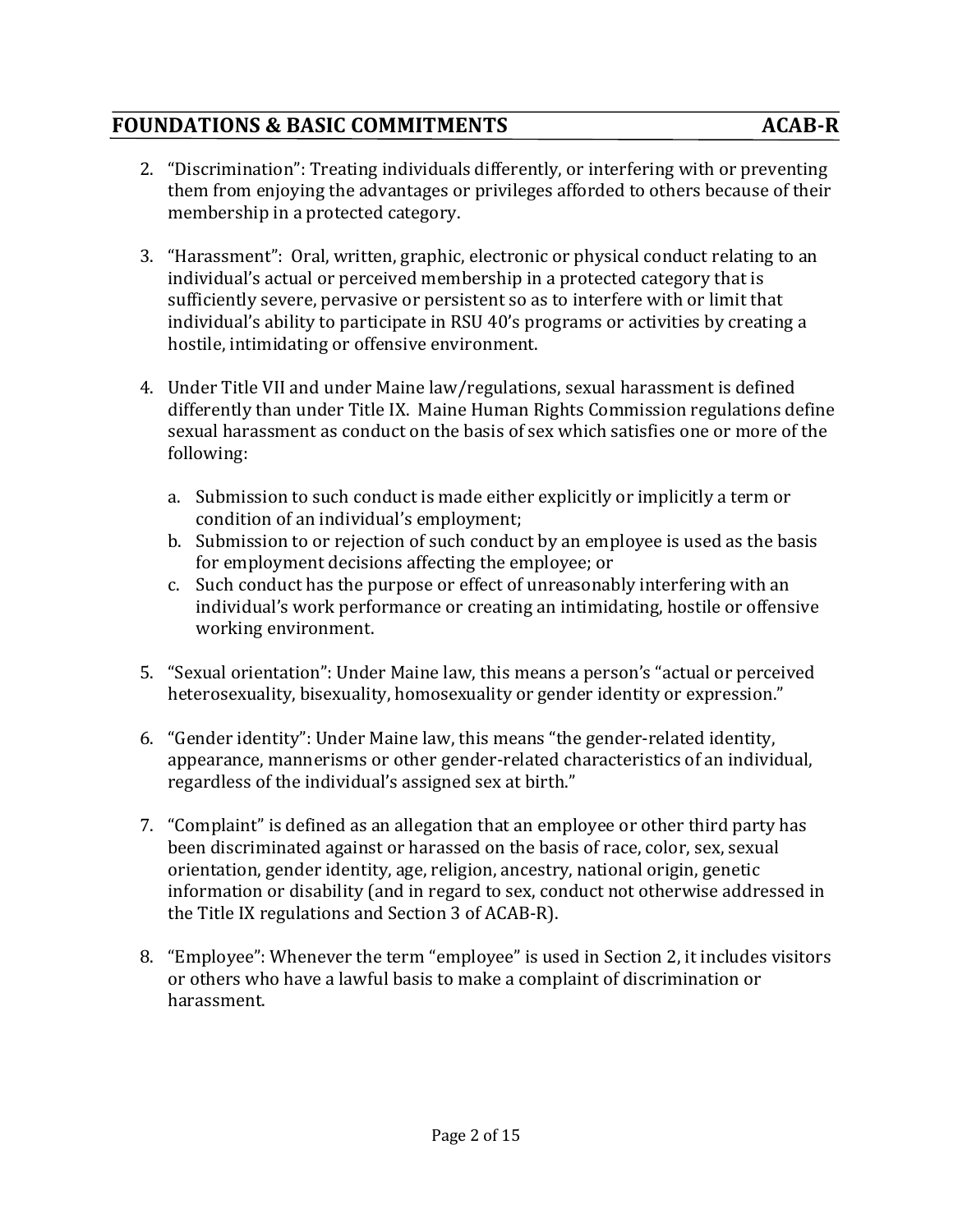- B. Title IX Sexual Harassment Complaint Procedure Definitions
	- 1. "Title IX sexual harassment": Under the federal Title IX regulations, sexual harassment includes the following conduct on the basis of sex which takes place within the context of RSU 40's education programs and activities:
		- a. "Quid pro quo" sexual harassment by a school employee: Conditioning a school aid, benefit or service (such as a promotion or favorable evaluation) on an individual's participation in unwelcome sexual conduct:
		- b. "Hostile environment" sexual harassment: Unwelcome conduct based on sex that a reasonable person would determine is so severe, pervasive and objectively offensive that it effectively denies an individual's equal access to RSU 40's education programs and activities; or
		- c. Sexual assault, dating violence, domestic violence and stalking as these terms are defined in federal laws.
	- 2. "Report": Under the Title IX regulations, any individual may make a report of sexual harassment involving an employee, whether the individual is the alleged victim or not. A report must be made to the Affirmative Action Officer/Title IX Coordinator. A report triggers certain actions by the AAO/Title IX Coordinator for the alleged victim of sexual harassment, but an investigation is not conducted unless a "Formal Complaint" is filed.
	- 3. "Formal Complaint": Under Title IX, the alleged victim of sexual harassment can file a written complaint that triggers the complaint procedure in Section 3 of ACAB-R. Only a school employee (and in certain circumstances, the AAO/Title IX Coordinator) may file a formal complaint.
	- 4. "Employee": For the purpose of this procedure, "employee" means an applicant for employment or a current employee of RSU 40.

#### **Discrimination/Harassment Complaint Procedure**

This procedure should be used for any complaint of unlawful harassment or discrimination based on a protected category which does not involve Title IX sexual harassment.

- A. How to Make A Complaint
	- 1. An employee who believes they have been unlawfully harassed or discriminated against (as such terms are defined in Section 1.A.1-3) is encouraged to try to resolve the problem by informing the individual(s) that the behavior is unwelcome or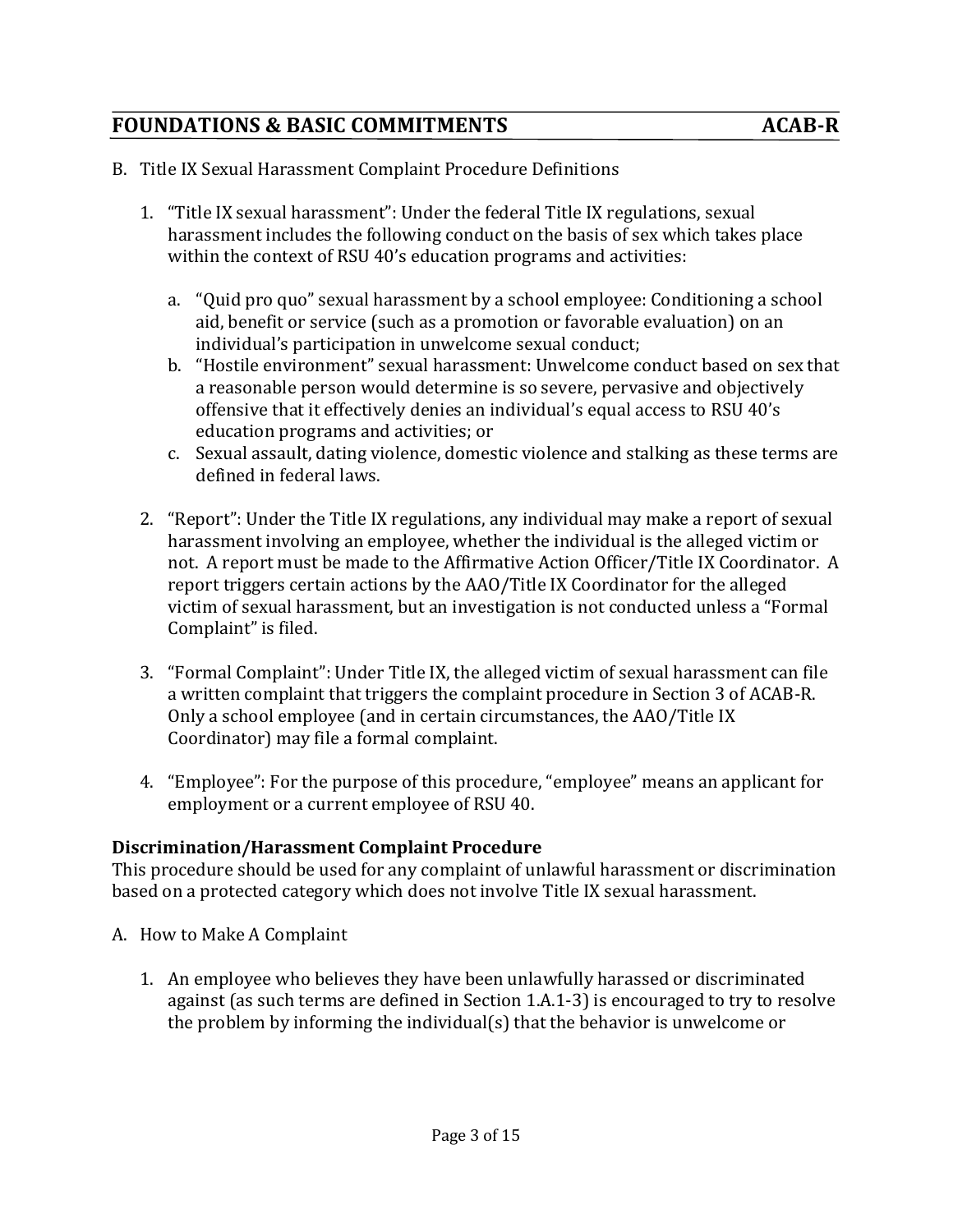offensive, and requesting that the behavior stop. This must not prevent the employee from making an immediate complaint to the AAO/Title IX Coordinator.

- 2. Any employee who believes they have been harassed or discriminated against should report their concern promptly to the AAO/Title IX Coordinator. A written complaint must include basic information concerning the allegation of harassment or discrimination (i.e., date, time, location, individual(s) who alleged engaged in harassment or discrimination, description of allegation).
- 3. Employees who are unsure as to whether unlawful discrimination or harassment has occurred, or who need assistance in preparing a written complaint, are encouraged to discuss the matter with the AAO/Title IX Coordinator.
- 4. Employees will not be retaliated against for reporting suspected discrimination or harassment, or for participating in an investigation. Retaliation is illegal under federal and state nondiscrimination laws, and any retaliation will result in disciplinary measures, up to and including discharge.
- 5. Any employee who believes they have been discriminated against or harassed is encouraged to utilize RSU 40's complaint procedure. However, employees are hereby notified that they also have the right to report incidents of discrimination or harassment to the Maine Human Rights Commission, 51 State House Station, Augusta, Maine 04333 (telephone: 207-624-6290) and/or to the federal Office for Civil Rights, U.S. Department of Education, 5 Post Office Square, 8th Floor, Boston, MA 02109-3921 (telephone: 617-289-0111).
- B. Complaint Handling and Investigation
	- 1. The AAO/Title IX Coordinator will promptly inform the Superintendent and the person who is the subject of the complaint (respondent) that a complaint has been received.
	- 2. The AAO/Title IX Coordinator may pursue an informal resolution of the complaint with the agreement of the parties involved. Any party to the complaint may decide to end the informal resolution process and pursue the formal process at any point. Any informal resolution is subject to the approval of the parties and the Superintendent, who must consider whether the resolution is in the best interest of RSU 40 and the parties in light of the particular circumstances and applicable policies and laws.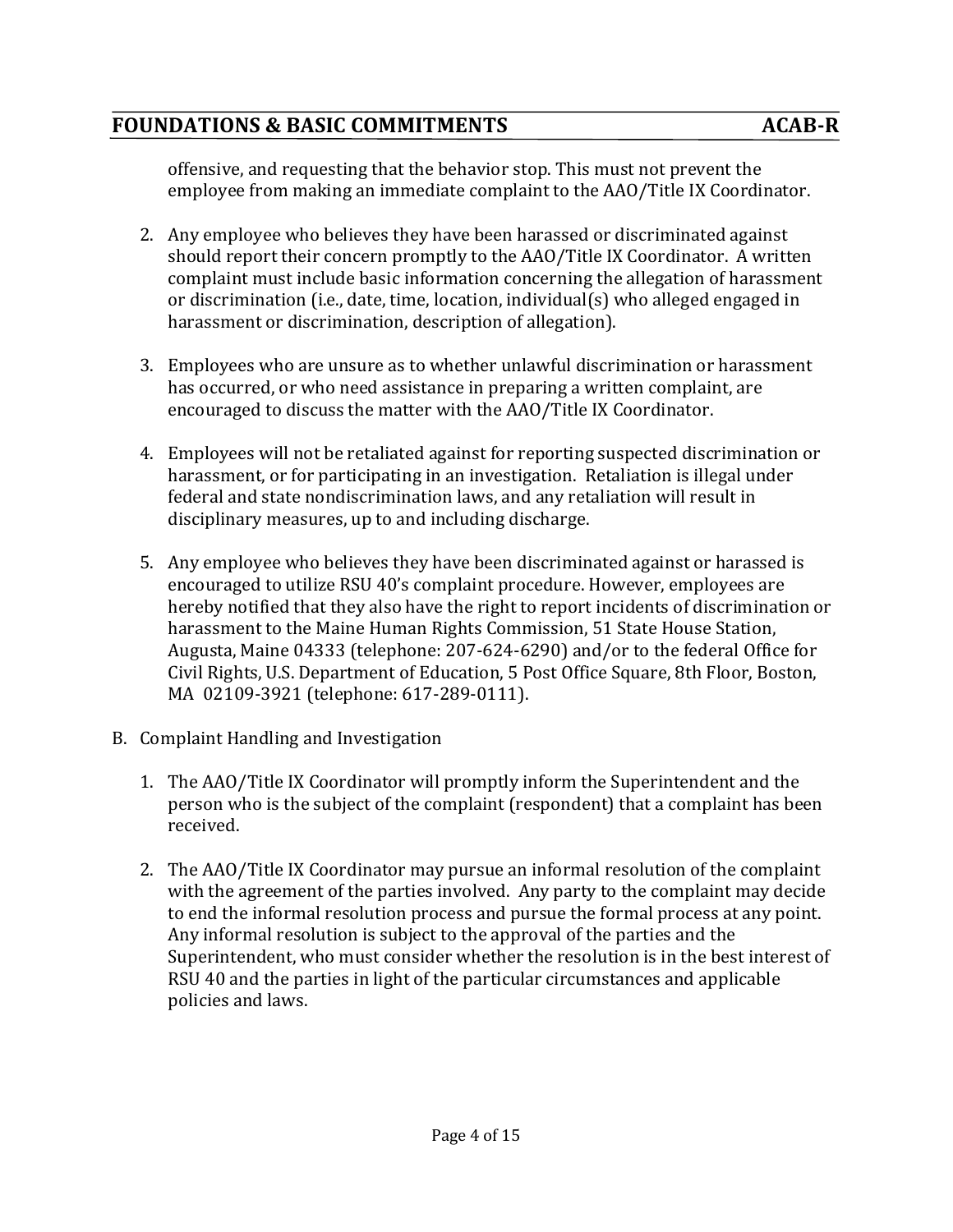- 3. The AAO/Title IX Coordinator may implement supportive measures (consistent with any applicable collective bargaining agreement provisions) to reduce the risk of further discrimination or harassment while an investigation is pending. Examples of supportive measures include, but are not limited to, ordering no contact between the individuals involved; changing a work location or changing a work schedule.
- 4. The complaint will be investigated by a trained internal or external individual designated by the Superintendent and the AAO/Title IX Coordinator. Any complaint about an employee who holds a supervisory position must be investigated by a person who is not subject to that supervisor's authority. Any complaint about the Superintendent should be submitted to the Chair of the Board, who should consult with legal counsel concerning the handling and investigation of the complaint.
- 5. The investigator must consult with the AAO/Title IX Coordinator as agreed during the investigation process.
- 6. The respondent will be provided with an opportunity to be heard as part of the investigation. The complainant must not be required to attend meetings with the respondent, but may choose to do so as part of an informal resolution process.
- 7. The complainant and the respondent may suggest witnesses and/or submit materials they believe are relevant to the complaint.
- 8. If the complaint is against an employee of RSU 40, any rights conferred under an applicable collective bargaining agreement must be applied.
- 9. Privacy rights of all parties to the complaint must be maintained in accordance with applicable state and federal laws.
- 10. The investigation must be completed within 40 business days of receiving the complaint, if practicable. Reasonable extensions of time for good reason must be allowed.
- 11. The investigator must provide a written report and findings to the AAO/Title IX Coordinator.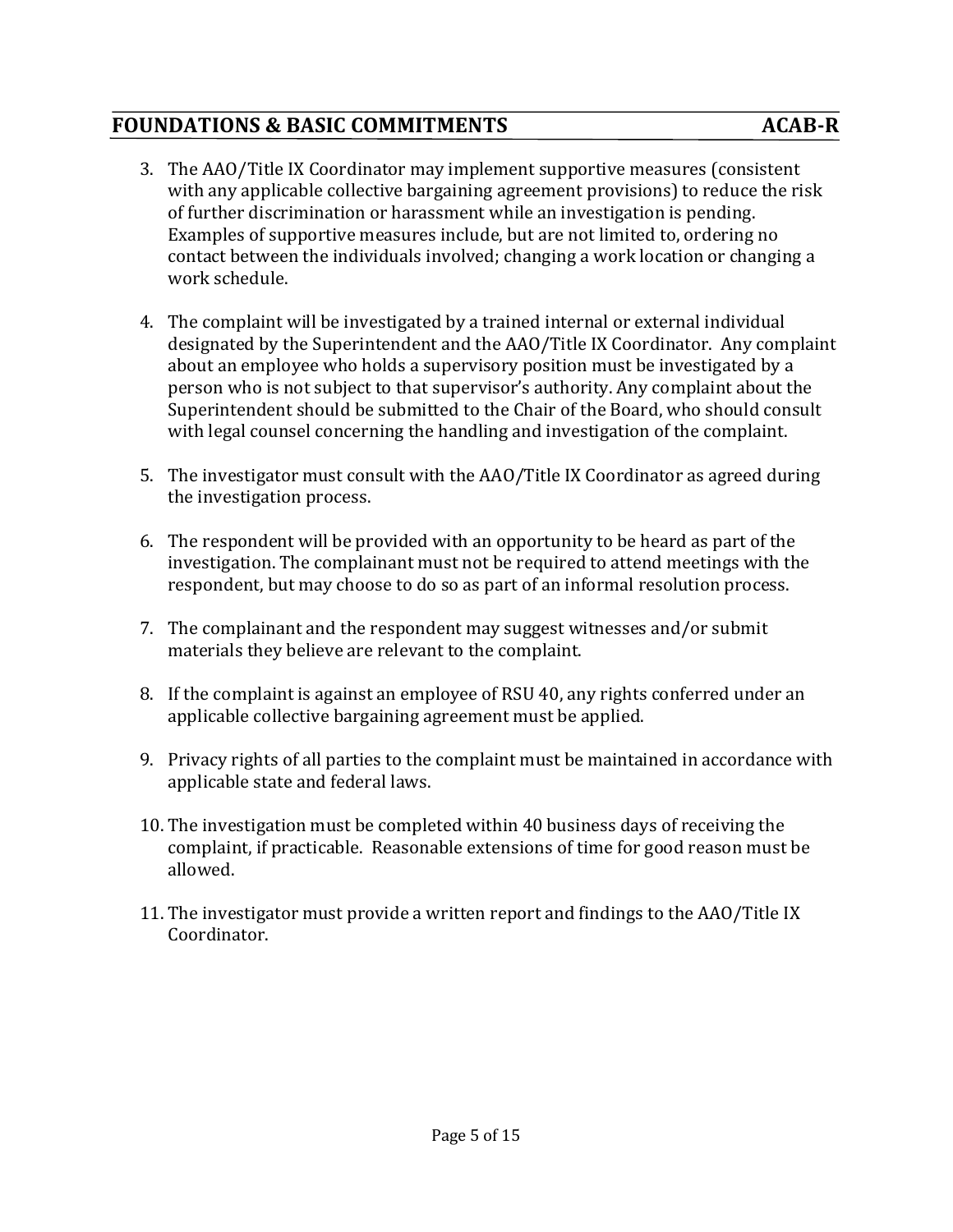- C. Findings and Subsequent Actions
	- 1. The AAO/Title IX Coordinator must consult with the Superintendent concerning the investigation and findings.
	- 2. If there is a finding that discrimination or harassment occurred, the AAO/Title IX Coordinator, in consultation with the Superintendent:
		- a. Will determine what remedial action, if any, is required to end the discrimination or harassment, remedy its effect and prevent recurrence; and
		- b. Determine what disciplinary action should be taken against the individual(s) who engaged in discrimination or harassment, if any.
	- 3. Inform the complainant and the respondent in writing of the results of the investigation and its resolution (in accordance with applicable state and federal privacy laws).
- D. Appeals
	- 1. After the conclusion of the investigation, the complainant or respondent may seek an appeal of the findings solely on the basis of either: (a) prejudicial procedural error or (b) the discovery of previously unavailable relevant evidence that could significantly impact the outcome.
	- 2. Appeals must be submitted in writing to the Superintendent within five business days after receiving notice of the resolution.
	- 3. Upon receipt of a valid appeal, the Superintendent must provide notice to the other party, along with an opportunity to provide a written statement within five business days.
	- 4. The Superintendent must review the available documentation and may conduct further investigation if deemed appropriate.
	- 5. The Superintendent's decision on the appeal must be provided to the parties within five business days, if practicable. The Superintendent's decision must be final.

#### E. Records

The AAO/Title IX Coordinator must keep a written record of the complaint process.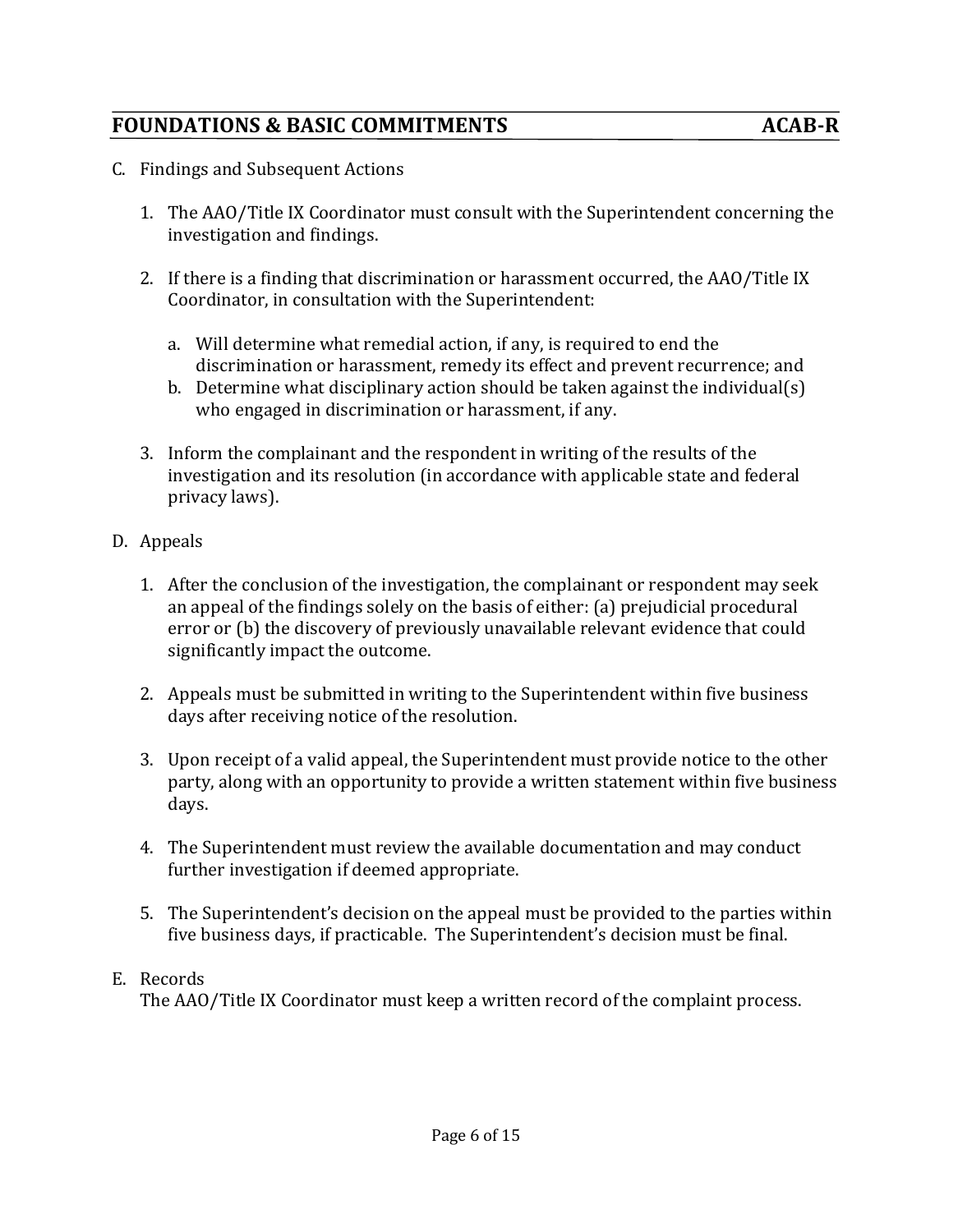#### **Title IX Sexual Harassment Complaint Procedure**

This section should be used only for complaints of Title IX sexual harassment as defined in Section 1.B.1.

- A. How to Make A Report
	- 1. Any individual who believes an employee has been sexually harassed (as this term is defined in Section 1.B.1) may make a report to the AAO/Title IX Coordinator.
	- 2. If the individual making the report is the alleged victim, or if the alleged victim is identified by the individual making the report, the AAO/Title IX Coordinator will meet with the alleged victim to discuss supportive measures that may be appropriate in the particular circumstances and explain the process for filing a formal complaint.
		- a. Supportive measures are individualized measures designed to ensure the employee can continue to access and perform their work (such as requiring no contact between individuals, temporarily moving work locations or changing schedules, etc.).
		- b. Supportive measures may be continued even if the alleged victim chooses not to file a formal complaint, if appropriate under the particular circumstances.
	- 1. RSU 40 cannot provide an informal resolution process for resolving a report until a formal complaint is filed.
	- 2. Employees will not be retaliated against for reporting sexual harassment, or for participating in an investigation. Retaliation is illegal under federal and state nondiscrimination laws, and any retaliation will result in disciplinary actions, up to and including discharge.
	- 3. Any employee who believes they have been the victim of sexual harassment is encouraged to utilize RSU 40's complaint procedures. However, employees are hereby notified that they also have the right to report sexual harassment to the Maine Human Rights Commission, 51 State House Station, Augusta, Maine 04333 (telephone: 207-624-6290) and/or to the federal Office for Civil Rights, U.S. Department of Education, 5 Post Office Square, 8th Floor, Boston, MA 02109-3921 (telephone: 617-289-0111).
	- 4. The Superintendent must be informed of all reports and formal complaints of sexual harassment.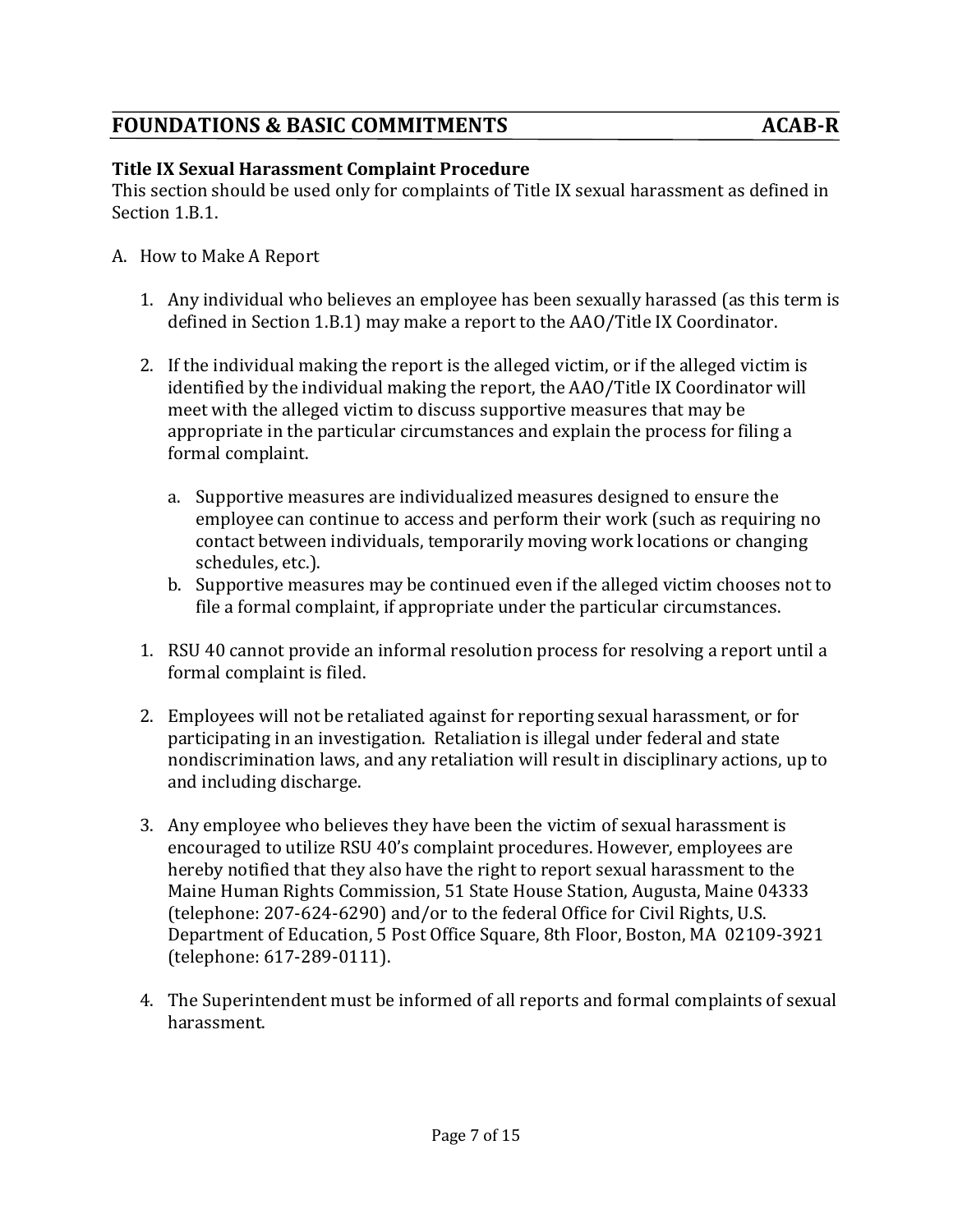- B. How to Make A Formal Complaint
	- 1. An alleged victim may file a formal written complaint requesting investigation of alleged Title IX sexual harassment. The written complaint must include basic information concerning the allegation of sexual harassment (i.e., date, time, location, individual(s) who alleged engaged in sexual harassment, description of allegation).
	- 2. Employees who need assistance in preparing a formal written complaint, are encouraged to consult with the AAO/Title IX Coordinator.
	- 3. In certain circumstances, the AAO/Title IX Coordinator may file a formal complaint even when the alleged victim chooses not to. Examples include if the respondent (person alleged to have engaged in sexual harassment) has been found responsible for previous sexual harassment or there is a safety threat within RSU 40). In such cases, the alleged victim is not a party to the case, but will receive notices as required by the Title IX regulations at specific points in the complaint process.
	- 4. In accordance with the Title IX regulations, the AAO/Title IX Coordinator must dismiss a formal complaint under this Title IX procedure if: a) the conduct alleged in the formal complaint does not constitute sexual harassment under the Title IX regulations and this policy; b) if the conduct alleged did not occur within the scope of RSU 40's education programs and activities, or c) did not occur in the United States.
	- 5. In accordance with the Title IX regulations, the AAO/Title IX Coordinator may dismiss a formal complaint under this Title IX procedure if: a) a complainant withdraws the formal complaint, or withdraws particular allegations within the complaint; b) the respondent is no longer employed by RSU 40; or c) there are specific circumstances that prevent RSU 40 from gathering evidence sufficient to reach a determination regarding the formal complaint.
	- 6. If a formal complaint is dismissed under this Title IX procedure, the AAO/Title IX Coordinator will promptly and simultaneously send written notices to the parties explaining the reasons. Parties have the opportunity to appeal dismissals in accordance with subsection I below.
	- 7. If the conduct alleged potentially violates other laws, Board policies and/or professional expectations, RSU 40 may address the conduct under Section 2 or another applicable policy/procedure.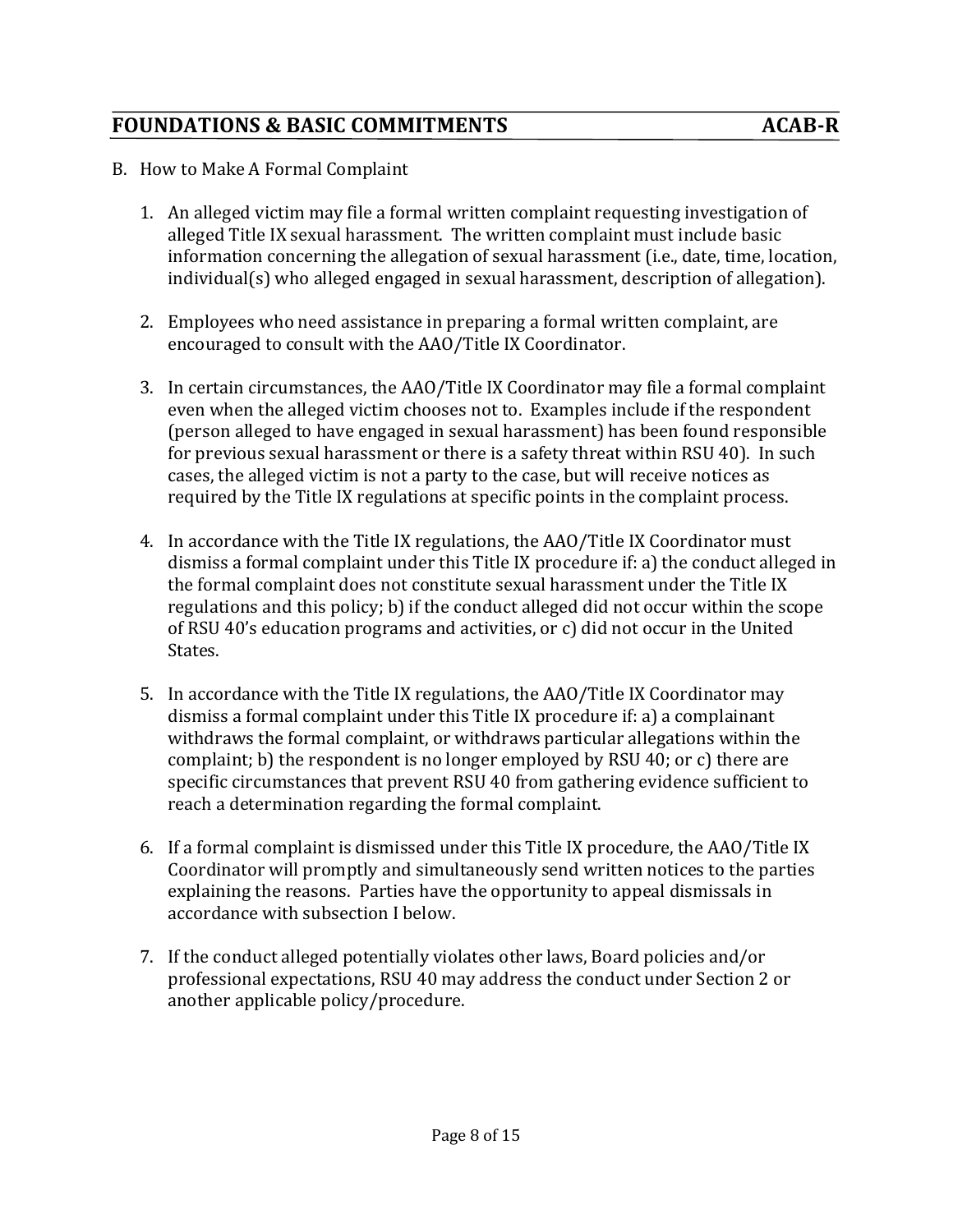#### C. Administrative Leave

The Superintendent may place a respondent on administrative leave during the complaint procedure:

- 1. If there is a determination (following an individualized safety and risk analysis) that there is an immediate threat to the physical health or safety of an individual arising from the allegations of sexual harassment. Examples of such circumstances might include, but are not limited to, a continued threat of violence against a complainant by a respondent, or a respondent's threat of self-harm due to the allegations.
- 2. The respondent will be provided notice of the administrative leave, and will be provided an opportunity to challenge the decision following the removal (this is an opportunity to be heard, not a hearing). The respondent has the burden to demonstrate why the emergency leave was unreasonable.
- 3. Any such decision to place an employee on administrative leave must be made in compliance with any applicable disability laws, including Section 504 of the Rehabilitation Act and the Americans with Disabilities Act.
- D. Notice to Parties of Formal Complaint
	- 1. The Title IX Coordinator will provide to the parties written notice of the formal complaint and allegations of sexual harassment potentially constituting prohibited conduct under the Title IX regulations and this procedure. The notice will include:
		- a. Notice regarding the complaint procedure and the availability of an informal resolution process:
		- b. Sufficient details known at the time (including identities of parties, if known; the conduct alleged; and the date and location of the alleged incident, if known), with sufficient time to prepare before any initial interview (not less than five business days);
		- c. As required by the Title IX regulations, a statement that the respondent is presumed not responsible for the alleged conduct and that a determination of responsibility will be made at the conclusion of the complaint); and that the parties may inspect and review evidence;
		- d. Notice that the parties may each have an advisor of their choice (who may be an attorney), and that the parties may inspect and review evidence;
		- e. Notice that knowingly making false statements or submitting false information during the complaint procedure is prohibited and may result in disciplinary action: and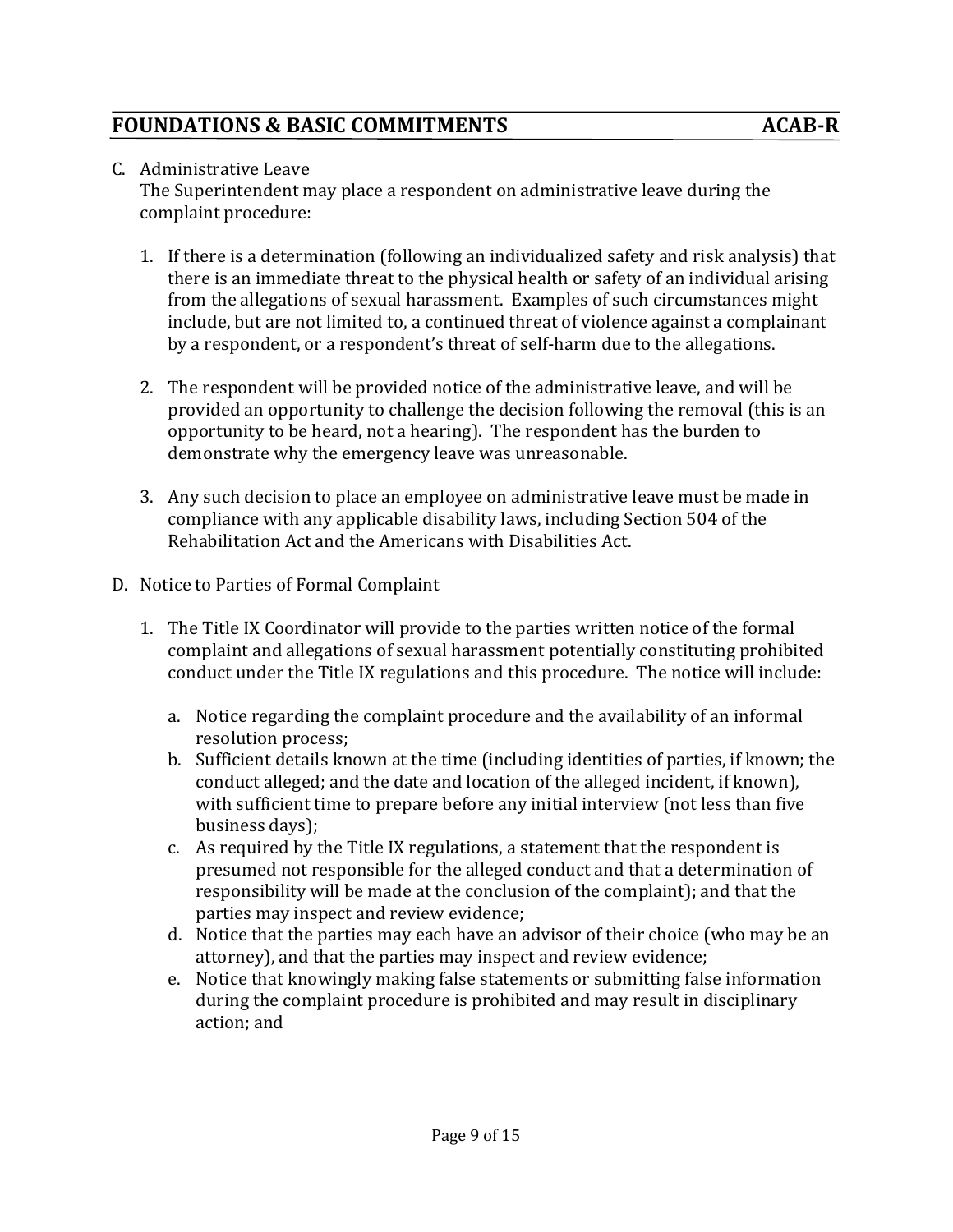## **FOUNDATIONS & BASIC COMMITMENTS** ACAB-R

- f. Notice of the name of the investigator, with sufficient time (no less than three business days) to raise concerns of conflict of interest or bias.
- 1. If additional allegations become known at a later time, notice of the additional allegations with be provided to the parties.
- 2. The AAO/Title IX Coordinator will discuss supportive measures with each party and implement such measures as appropriate.
- E. Informal Resolution Process

After a formal complaint has been filed, and if the AAO/Title IX Coordinator believes the circumstances are appropriate, the AAO/Title IX Coordinator may offer the parties the opportunity to participate in an informal resolution process to resolve the complaint without completing the investigation and determination process. Informal resolutions cannot be used to resolve a formal complaint where a student is the complainant and the respondent is an employee.

Informal resolutions can take many forms, depending on the particular case. Examples include, but are not limited to, facilitated discussions between the parties; restorative justice; acknowledgment of responsibility by a respondent; apologies; disciplinary actions against a respondent or a requirement to engage in specific services; or supportive measures. Both parties must voluntarily agree in writing to participate in an informal resolution process, and either party can withdraw from the process at any time. The Superintendent must agree to the terms of any informal resolution reached between the parties. If an informal resolution agreement is reached, it must be signed by both parties and RSU 40. Any such signed agreement is final and binding according to its terms.

If an informal resolution process does not resolve the formal complaint, nothing from the informal resolution process may be considered as evidence in the subsequent investigation or determination.

#### F. Investigation

1. The complaint will be investigated by a trained internal or external individual designated by the Superintendent and AAO/Title IX Coordinator. Any complaint about an employee who holds a supervisory position must be investigated by a person who is not subject to that supervisor's authority. Any complaint about the Superintendent should be submitted to the Chair of the Board, who should consult with legal counsel concerning the handling and investigation of the complaint.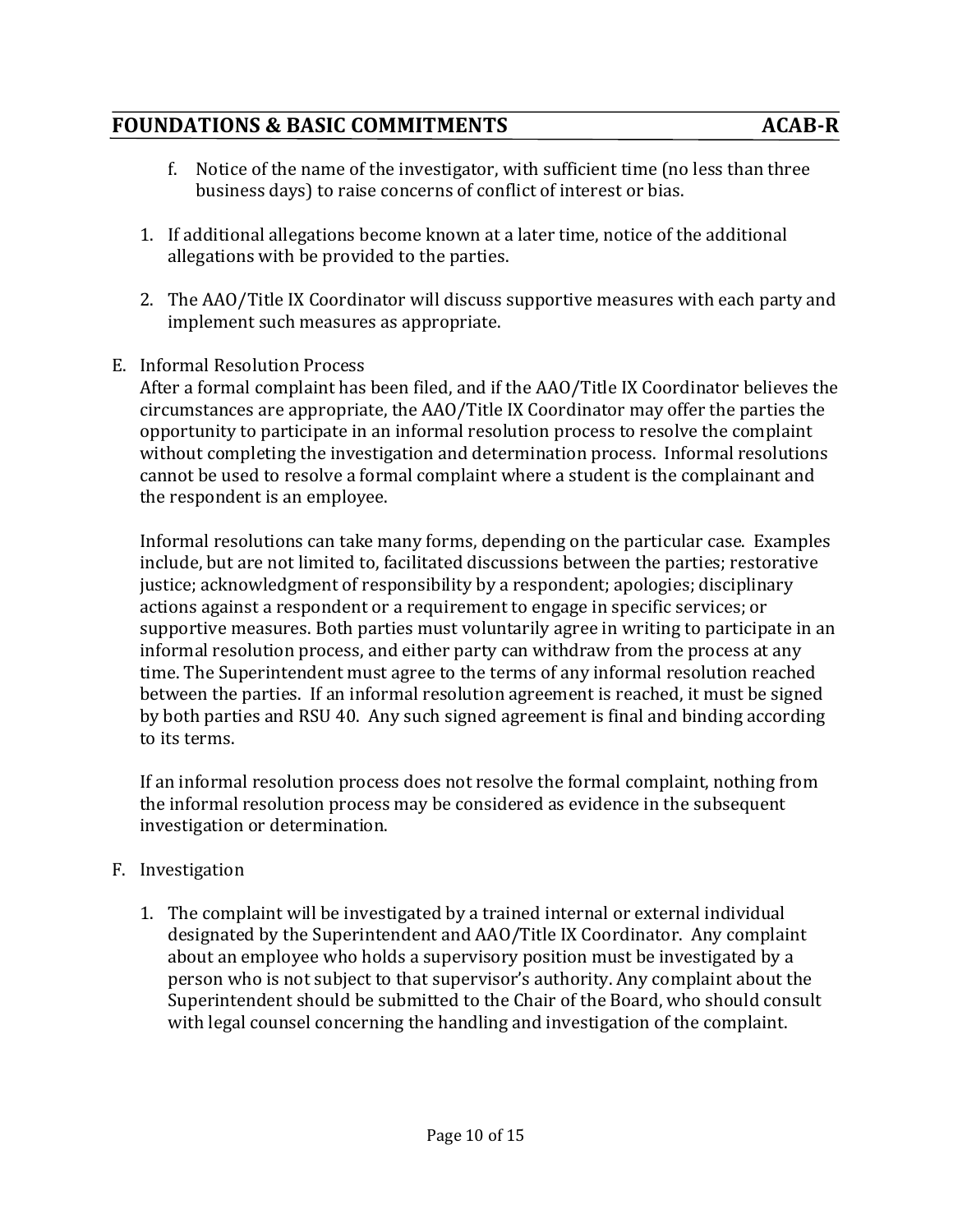- 2. The investigator must consult with the AAO/Title IX Coordinator as agreed during the investigation process.
- 3. If the complaint is against an employee of RSU 40, rights conferred under an applicable collective bargaining agreement must be applied, to the extent they do not conflict with the Title IX regulatory requirements.
- 4. Privacy rights of all parties to the complaint must be maintained in accordance with applicable state and federal laws.
- 5. The investigator will:
	- a. Meet with each party after they have received appropriate notice of any meeting and its purpose, with sufficient time to prepare.
	- b. Allow parties to have their advisor at all meetings related to the complaint, although advisors may not speak on behalf of a party or interfere with the process.
	- c. Allow parties a reasonable opportunity to identify witnesses and submit favorable and unfavorable evidence.
	- d. Interview witnesses and conduct such other activities that will assist in ascertaining facts (site visits, review of documents, etc.).
	- e. Consider evidence that is relevant and directly related to the allegations in the formal complaint.
	- f. During the course of the investigation, provide both parties with an equal opportunity to inspect and review any evidence that is obtained in the investigation that is directly related to the allegations in the formal complaint (including evidence which RSU 40 does not intend to rely upon in reaching a determination of responsibility), and favorable and unfavorable evidence.
	- g. Prior to completion of the investigation report, provide each party and advisor (if any) the evidence subject to inspection and review, and provide the parties with ten business days to submit a written response.
	- h. Consider the parties' written responses to the evidence prior to completing the investigation report.
	- i. Create an investigative report that fairly summarizes relevant evidence and send the report to the parties and advisors (if any), for their review and written responses within ten business days of receipt.
	- j. After receipt of the parties' written responses (if any), forward the investigation report and party responses to the assigned decision maker.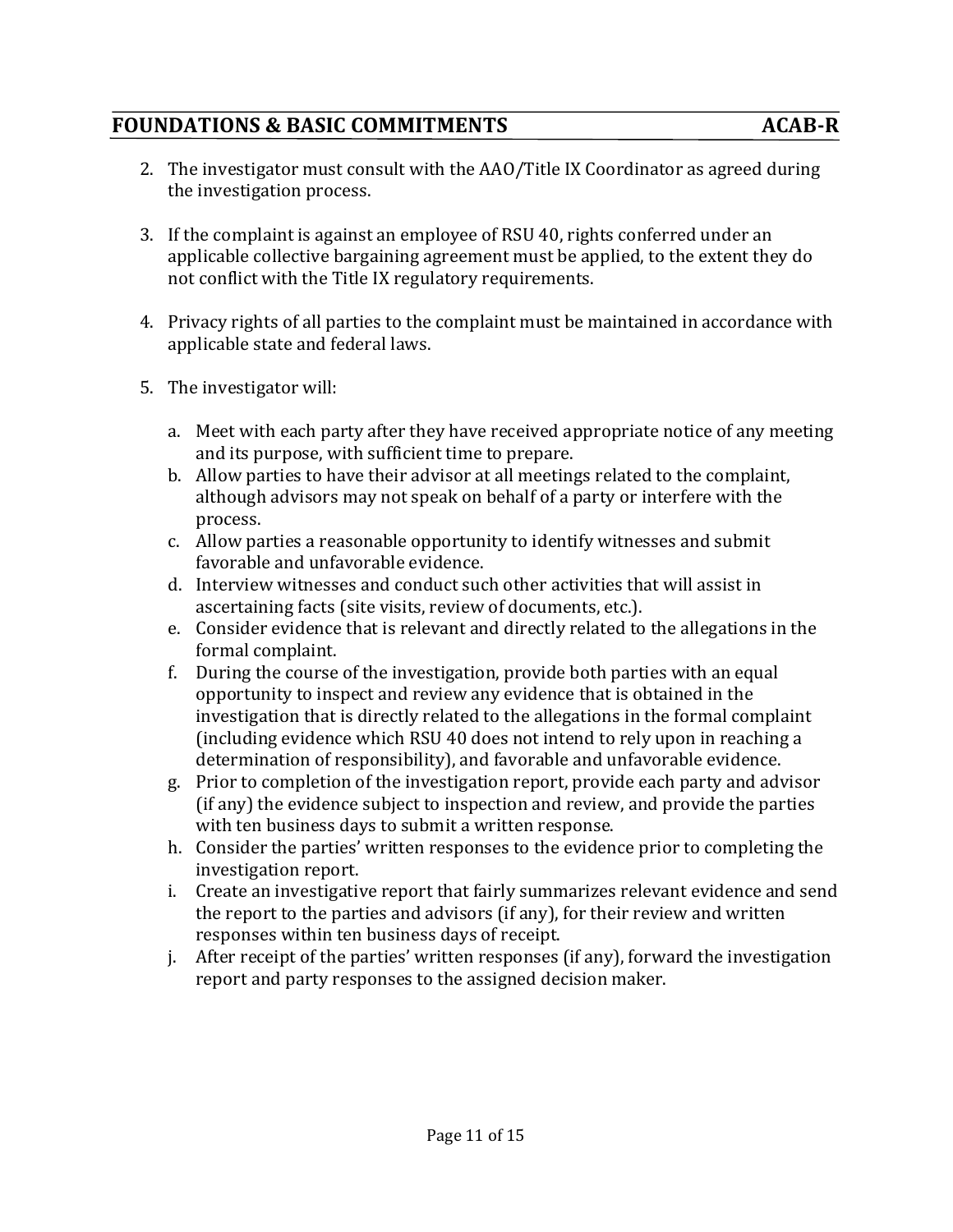## **FOUNDATIONS & BASIC COMMITMENTS** ACAB-R

- 6. The investigation must be concluded within 40 business days, if practicable. Reasonable extension of time for good reason must be allowed.
- G. Determination of Responsibility
	- 1. The decision maker must provide the parties with the opportunity to submit written, relevant questions that the party wants asked of another party or witness within five business days of when the decision maker received the investigation report and party responses.
		- a. The decision maker must explain to a party proposing questions if the decision maker excludes a question as not relevant.
	- 2. Each party must be provided the opportunity to review the responses of another party and/or witness, and to ask limited written follow-up questions within five business days of receiving the answers.
	- 3. Each party will receive a copy of the responses to any follow-up questions.
	- 4. The decision maker must review the investigation report, the parties' responses and other relevant materials, applying the preponderance of the evidence standard ("more likely than not").
	- 5. The decision maker must issue a written determination, which must include the following:
		- a. Identification of all the allegations potentially constituting sexual harassment as defined in the Title IX regulations and this policy;
		- b. A description of the procedural steps taken from receipt of the formal complaint through the determination, including notifications to the parties, interviews with parties and witnesses, site visits, methods used to gather other evidence, and meetings held;
		- c. A determination regarding responsibility as to each allegation and findings of fact supporting the determinations;
		- d. A statement of, and rationale for, the result as to each allegation, including a determination regarding responsibility, any disciplinary sanctions RSU 40 imposes on the respondent, and whether remedies designed to restore or preserve equal access to RSU 40's programs and activities will be provided to the complainant;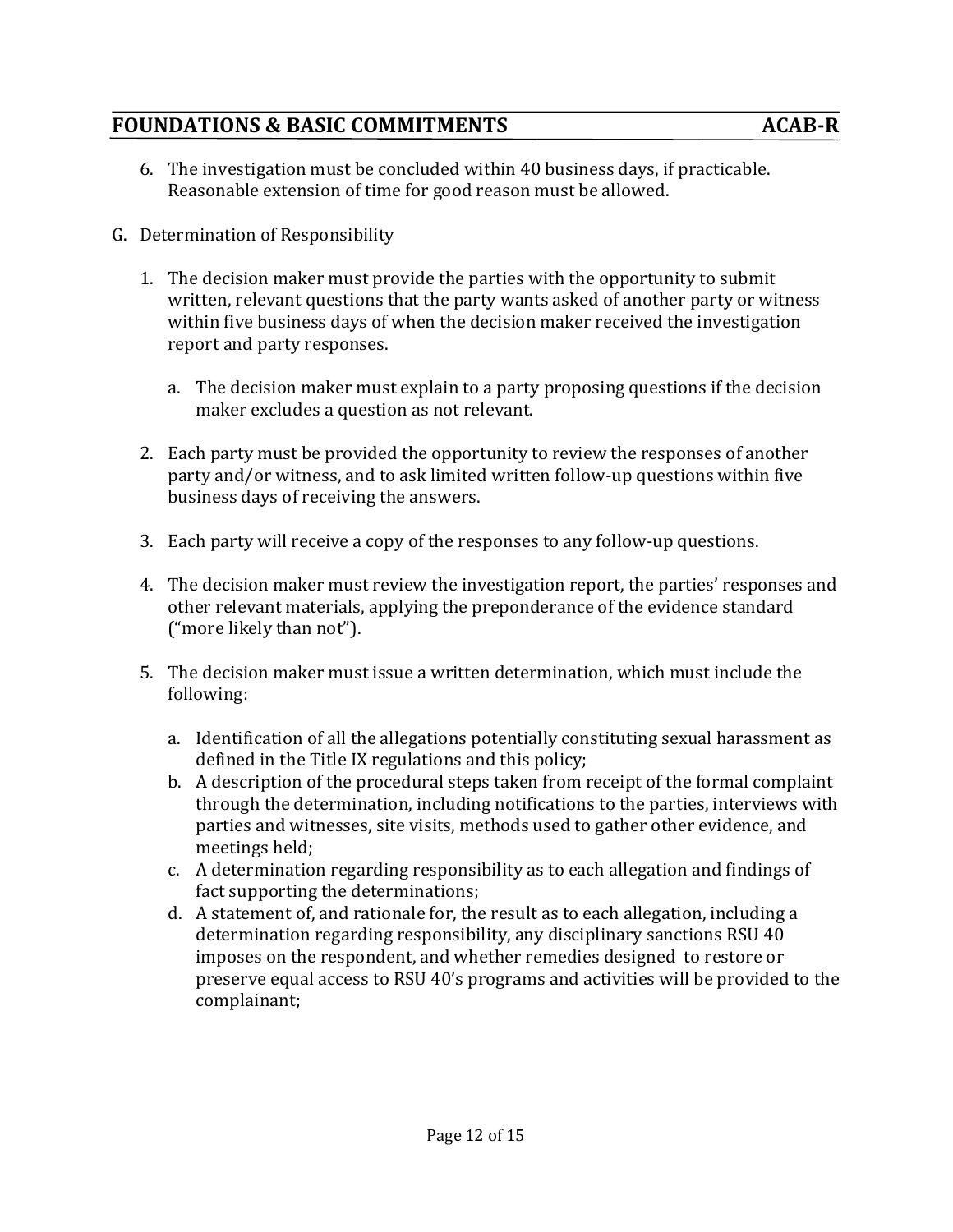- e. RSU 40's appeal procedure and permissible bases for the parties to appeal the determination.
- 6. The written determination must be provided to the parties simultaneously. The determination concerning responsibility becomes final either on the date that RSU 40 provides the parties with the written determination of the results of the appeal, if an appeal is filed, or if an appeal is not filed, the date on which the appeal would no longer be considered timely.
- H. Remedies, Discipline and Other Actions
	- 1. Remedies

Remedies are measures used to ensure that the complainant has equal access to RSU 40's education programs and activities following the decision maker's determination. Such remedies may include supportive measures, and may include other appropriate measures, depending upon the determination and the needs of the complainant. The Title IX Coordinator is responsible for implementing remedies and providing any needed assistance to the Complainant.

2. Discipline and Other Actions

The following are examples of the types of disciplinary actions that may be imposed on an employee when there is a determination that they are responsible for one or more violations involving sexual harassment:

- a. Written warning
- b. Probation
- c. Demotion
- d. Suspension without pay
- e. Discharge

The following are examples of other types of actions that may be imposed on an employee when there is a determination of responsibility:

- a. Performance improvement plan
- b. Counseling
- c. Training
- d. Loss of leadership/stipend position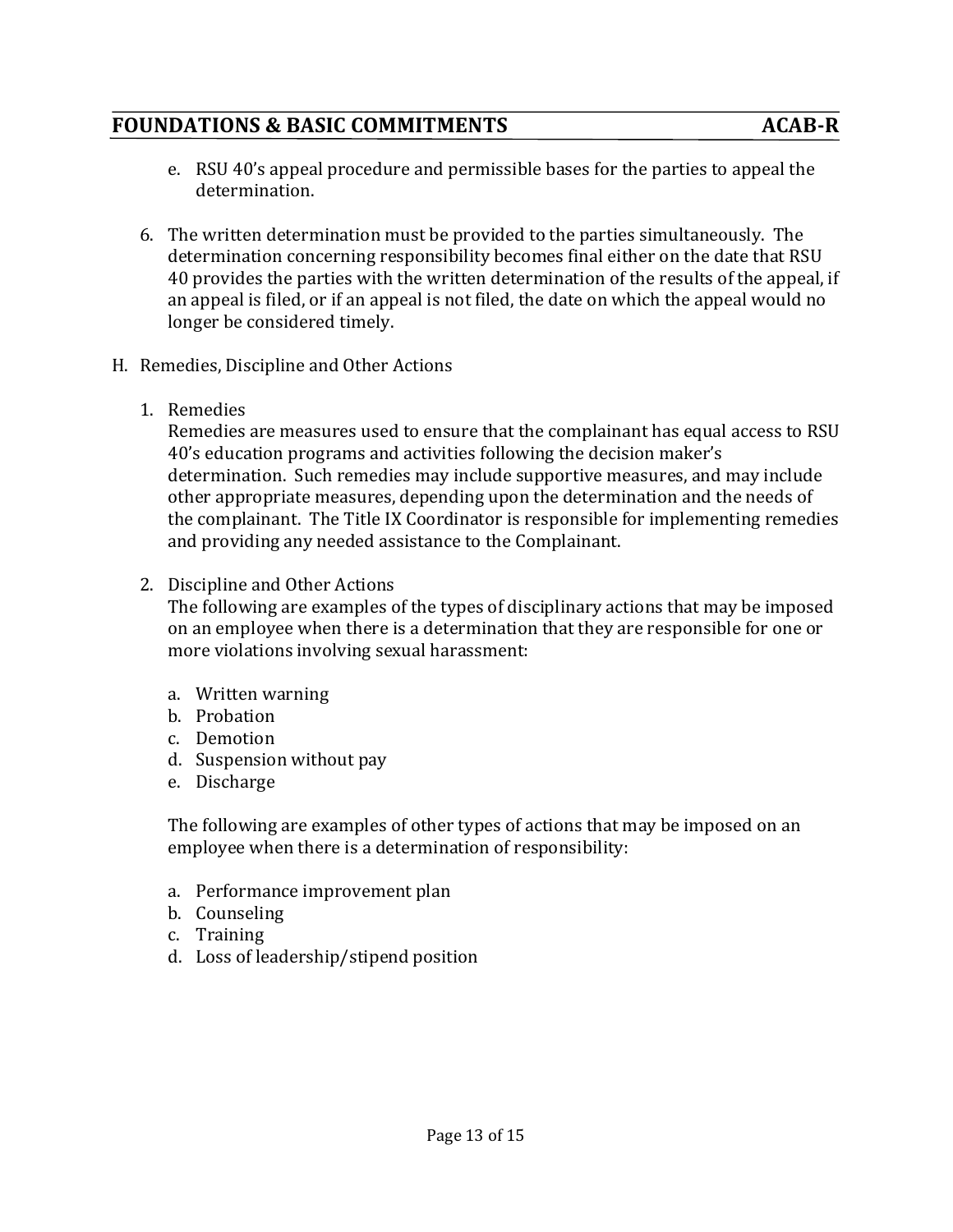I. Appeals

The parties have the opportunity to appeal a determination regarding responsibility, and from dismissals of formal complaints. Under the Title IX regulations, appeals are allowed on the following grounds:

- 1. A procedural irregularity that affected the outcome of the matter;
- 2. New evidence that was not reasonably available at the time the determination regarding responsibility or dismissal of the formal complaint was made, that could affect the outcome of the matter; or
- 3. The Title IX Coordinator, investigator, or decision maker had a conflict of interest or bias for or against complainants or respondents generally, or the individual complainant or respondent that affected the outcome of the matter.

An appeal must be filed in writing within five business days of receiving the determination, stating the grounds for the appeal and including any relevant documentation in support of the appeal. Appeals submitted after this deadline are not timely and must not be considered.

- 1. Appeals must be filed with the Superintendent, who will consider the appeal.
- 2. The Superintendent must conduct an impartial review of the appeal, including consideration of the written record of the matter, and may consult with legal counsel or other school unit officials in making their decision.
- 3. The Superintendent must issue a written decision describing the result of the appeal and rationale for the result, and provide the written decision simultaneously to the parties. The decision will either deny the appeal; grant the appeal and remand to the decision maker for further consideration; or grant the appeal by revising the disciplinary action(s).

#### J. Records

Records in connection with sexual harassment reports and the complaint process must be maintained for a minimum of seven years.

Legal References: Title IX of the Education Amendments of 1972 (20 U.S.C.  $\S$  1681 et seq.); 34 C.F.R. Part 106 Clery Act (20 U.S.C.  $\S1092(f)(6)(A)(v)$  - definition of sexual assault)